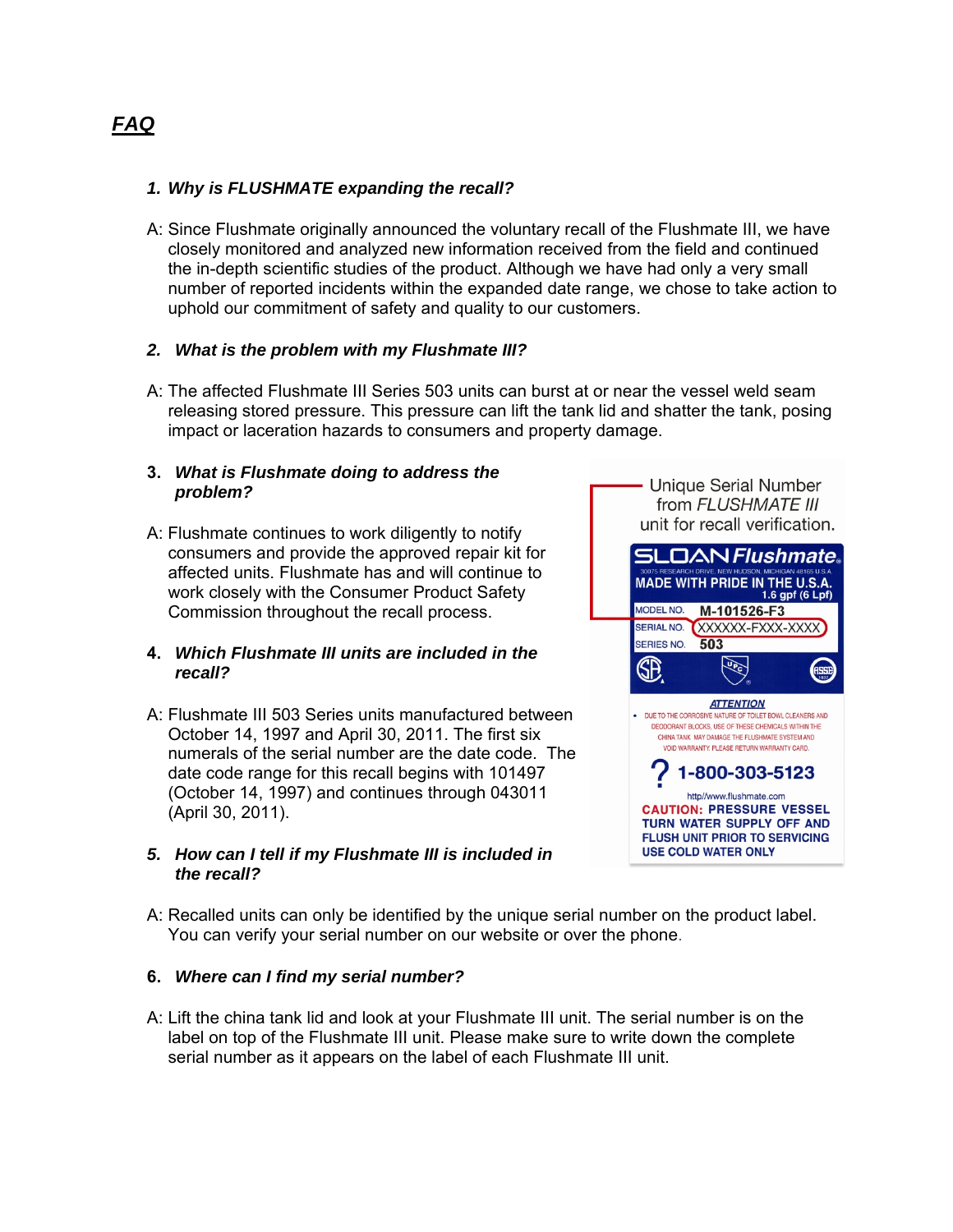## **7.** *How can I verify my Flushmate III serial number?*

A: To find out if your Flushmate III is included in the recall, have your serial number(s) handy and visit http://recall.flushmate.com or call the Flushmate Recall Hotline toll-free at (800) 303-5123 Monday through Friday between 8:00 AM and 10:00 PM ET and Saturday between 8:00 AM and 6:30 PM ET.

### **8.** *I already checked my serial numbers. Should I check them again?*

A: If you have installed repair kits on all of your units, no further action is required. However, if you have installed repair kits only on some of your Flushmate III units, you will need to verify the remaining serial numbers to ensure that a repair kit is installed on all affected Flushmate III's. For your safety, we are asking you to check and verify your serial numbers as soon as possible, even if you previously received the recall notice.

## *9. Why didn't I receive a direct mail postcard?*

A: Flushmate sent direct notice postcards to known owners of affected Flushmate III units. If you did not return the product registration card that was included when you originally received your Flushmate unit, or did not register your unit on our website, or did not contact Flushmate via telephone for assistance at some point after your purchase, we have no way of knowing that you own a Flushmate-equipped toilet. Please register your Flushmate product online at www.Flushmate.com/register/.

## *10. Why do you call it a repair kit?*

A: The repair kit is approved by the CPSC for a very specific safety purpose. Please contact Flushmate for assistance with other concerns or performance or service matters.

### *11. What happens if I have a recalled Flushmate III?*

A: After you have verified that your Flushmate III serial number is included in the recall, turn off the water supply and stop using the affected Flushmate III system. Flushmate will ship you a free repair kit after you have verified your serial number either on our website or by calling the Recall Hotline.

### *12. How can I request a free repair kit?*

A: To request a free repair kit, verify the serial number on your Flushmate III unit by visiting http://recall.flushmate.com or by calling the Flushmate Recall Hotline toll-free at (800) 303-5123 Monday through Friday between 8:00 AM and 10:00 PM ET and Saturday between 8:00 AM and 6:30 PM ET.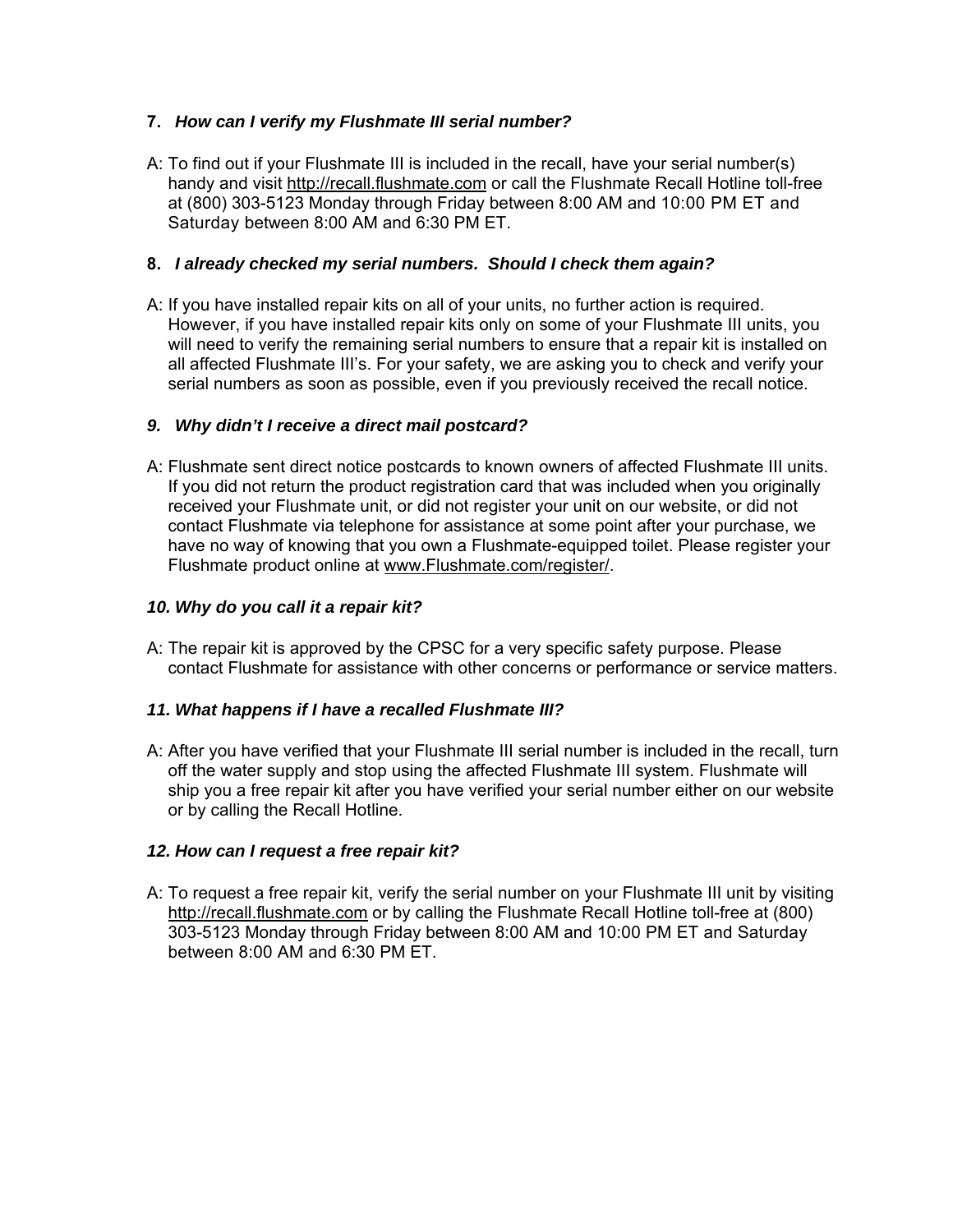### *13. My Flushmate III serial number is included in the recall but it appears to be operating okay. Can I continue to use it?*

A: We apologize, but no. Even though your Flushmate III product appears to be operating okay, we are asking all customers to turn off the toilet's water supply, flush the toilet to release the internal pressure, and keep the water turned off until you receive and install the free repair kit. We appreciate what an inconvenience this is and our goal is to ensure that Flushmate customers who have affected units can quickly get their toilets working properly with the repair kit installed.

### *14. I only have one toilet. What do I use in the meantime?*

A: You can effectively "flush" waste from the toilet by pouring two to three gallons of water into the toilet bowl to generate a gravity-style flush.

### *15. How long will it take me to receive the repair kit?*

A: Free repair kits will be promptly shipped to all customers who have verified their serial numbers either on our website or by calling our Recall Hotline. We apologize for any inconvenience you may experience, and assure you we are working as quickly as possible to ship any necessary repair kits.

## *16. Will I be able to install the repair kit myself?*

A: Absolutely. Flushmate systems are designed for simple installation, and the repair kit is no exception. The free repair kit will include a color installation instruction sheet with pictures. The repair kit instruction sheet will include a link to an installation video.

### *17. How can I view the installation video?*

A: The installation video is available online at http://recall.flushmate.com. You can access the installation video from your smartphone using the URL or the QR code that is included within the repair kit instruction sheet.

### *18. What if I have difficulty or am unable to install the repair kit myself?*

A: The installation process is very simple and should take less than twenty minutes. However, if after reading the instructions and watching the installation video you experience difficulty, call a Flushmate Customer Service Technician toll-free at (800) 533-3460 Monday through Friday between 9:00 AM and 5:00 PM ET. The technician can guide you through the process.

### *19. How much does the repair kit cost?*

A: The repair kit is free and will be shipped free of charge after you have verified your serial number with us either on our website or by calling the Recall Hotline.